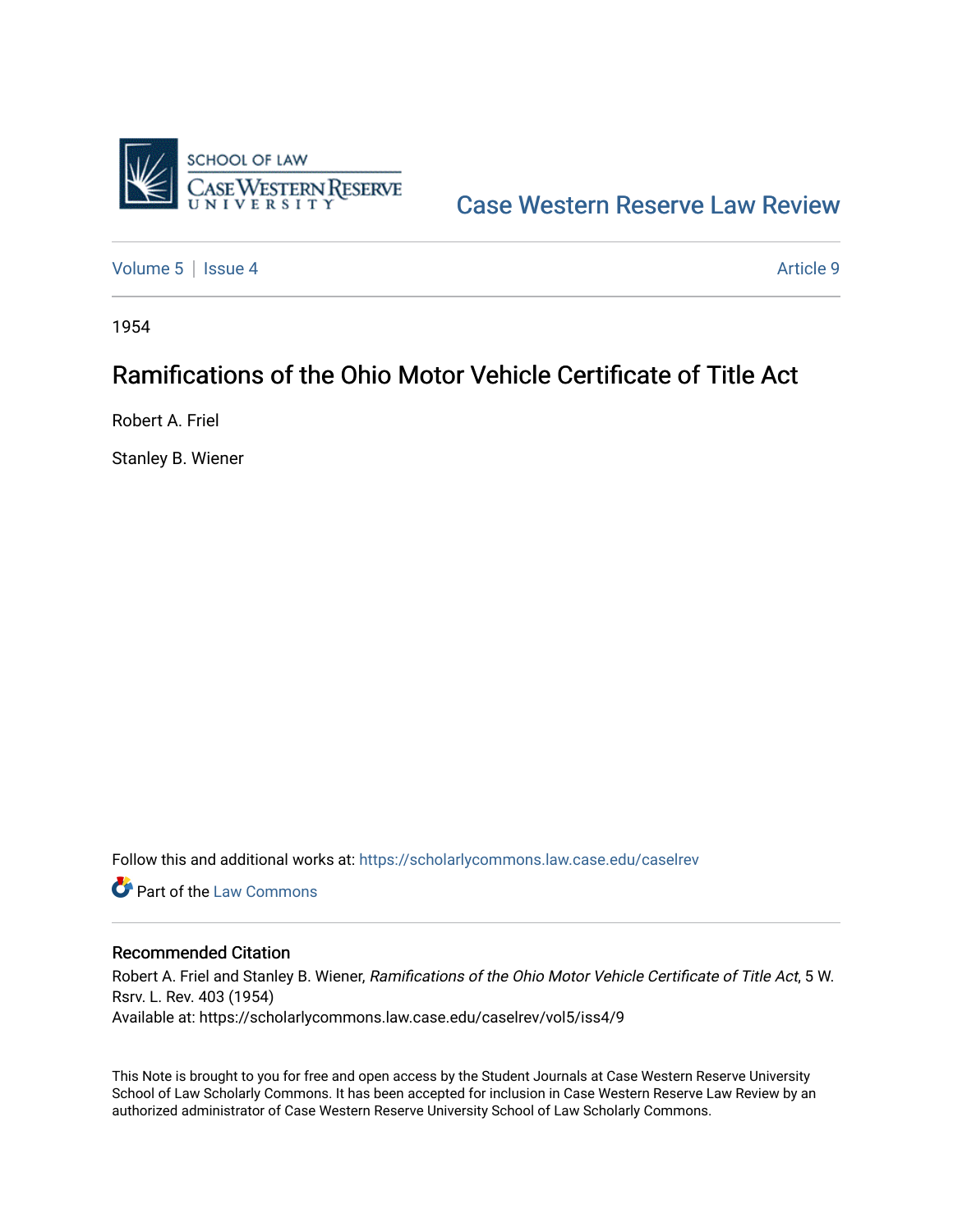tiff's testimony in the *Winkler* case would probably have been held to constitute a judicial adrmssion by all courts, since, as pointed out by the court of appeals,<sup>33</sup> the testimony of the plaintiff was not contradictory. On direct examination the plaintiff testified that she did not know of the "particular defect" which caused the sidewalk to tilt, while on cross-examimation she testified that she knew that the sidewalk was in a general state of disrepair. The fact that the plaintiff testified to a subjective matter- her knowledge that the sidewalk was defective-further persuades that she should be held conclusively bound by her admission, even if it were contradicted. Therefore, despite the strong language of the *Winkler* opinion, it is not yet dear in Ohio how far the courts will go in holding that the self-injuring testimony of a party operates as a judicial admis $ston.<sup>34</sup>$ 

The determination of whether a party's adverse testimony should condusively bind him presents difficult problems for a court. It would be unfair to penalize the party who has testified honestly but mistakenly, especially since there is the additional danger that a party may become confused and misstate his position under the pressure of a harassing crossexamination. On the other hand, there is the natural desire of courts to bar duplicitous or unfounded claims. The character of the testimony and all the attendant circumstances of the case must be weighed, and where "the circumstances are consistent with honesty and good faith,"35 the court should not rule that a party is conclusively bound by his adverse testimony.

DONALD J. FALLON

## *Ramifications of the Ohio Motor Vehicle Certificate of Title Act*

If HE motor vehicle Certificate of Title Act<sup>1</sup> has had a significant impact on many fields of Ohio law.

**<sup>&#</sup>x27;** Winkler v. Columbus, 48 Ohio L. Abs. **161** (Ohio App. 1947).

<sup>&#</sup>x27; **Two** other Ohio Supreme Court decisions are not authority for the proposition that a party's adverse testimony always operates as a judicial admission. In *Kahn's Sons Co. v. Ellswtck,* 122 Ohio St **576,** 172 N.E. **668** (1930), the party's adverse testimony was uncontradicted. In *N.Y Cent. Ry. v. Stevens,* **126** Ohio St. **395, 185** N.E. 542 (1933), the only evidence contradicting the party's adverse testimony was his own inconsistent testimony. When this discrepancy was indicated to the party, he expressly adopted the self-injurious statement. Under these circumstances, **it** is generally held that he is bound by his adverse testimony. For a statement of the rule, see Sullivan v. Boston Elevated Ry., 224 Mass. 405, 112 N.E. 1025 (1916).

nHill v. West End St. Ry., **158** Mass. 458, 459, 33 N.E. **582** (1893).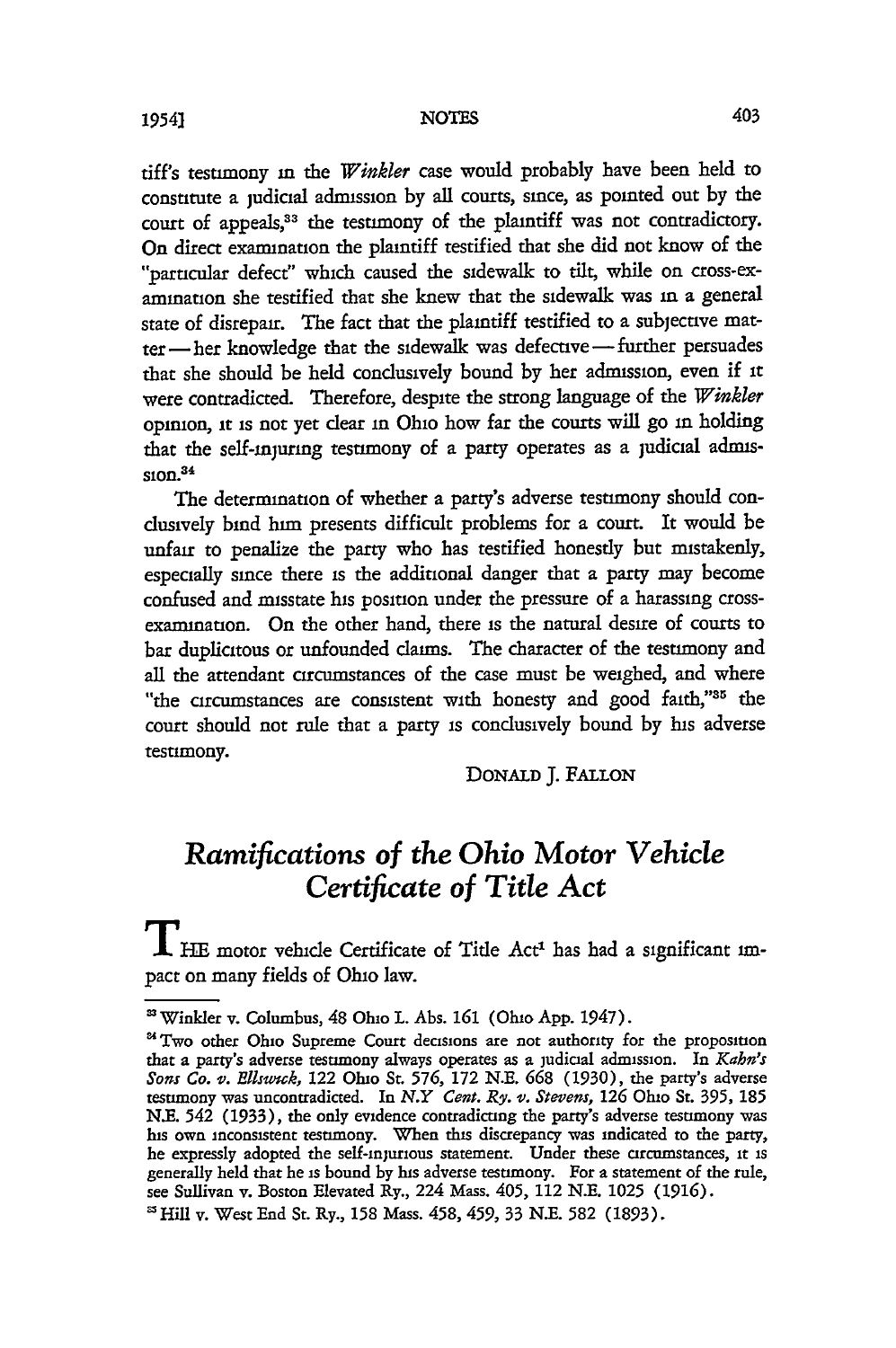Some form of certificate of **title** or registration of vehicles law has been enacted in most states.<sup>2</sup> One form, the registration type, has little effect on the **title** or encumbrance of a motor vehicle, and is used primarily to aid states in the collection of taxes and the enforcement of highway regulations.<sup>3</sup> Other types of certificate of **title** acts "allow" liens and encumbrances to be recorded thereupon, without indicating whether such recording amounts to constructive notice.<sup>4</sup> Some of these statutes are so construed as to give added importance to the certificate as evidence of **title** and ownership.'

The strictest type of motor vehicle certificate act (sometimes compared to the Torrens Land Registration Act<sup>6</sup>) utilizes the certificate of title as a recording device for all encumbrances upon the motor vehicle, with the record appearing on a single instrument. Under such a statute, the certificate of **title** is regarded as either prima facie or conclusive evidence of ownership depending upon the relationship of the parties and the court's interpretation of the statute.'

Ohio's Certificate of **Title** Act is an example of the most stringent type.8 This stringency has caused a certain amount of harshness in results which in many instances has confused our lower courts.

If the basic policy underlying the strict statutes is kept in mind, a better evaluation of the Ohio cases can be made. These statutes were enacted to curtail the theft of motor vehicles and to protect subsequent, innocent third parties in their dealings with motor vehicles, which, because of their mobility and frequent change of ownership, present unique problems in the laws of personalty.'

IOHIO REv. **CODE§ §** 4505.01 **-4505.99** (OHIO **GEN.** CODE **§§** 6290-2-6296) 'See Note, **WASH. U.** L.Q. **539** (1951)

<sup>&#</sup>x27;For a listing of states having such a statute see Note, WASH. U. L.Q. **539, 552** (1951); cf. Gonchar v. Kelson, 114 Conn. **262,** *158* Ad. 545 (1932); Bolton-Swanby Co. v. Owens, 201 Minn. **162, 275** N.W **855** (1937)

<sup>4</sup>See Note WASH. U. L.Q. **539,** 548 (1951)

<sup>&#</sup>x27;Cent. Finance Co. v. Garbler, **95** N.E.2d **635** (Ind. App. 1950); Gen. Motors Acceptance Corp. v. Davis, **169** Kan. 220, 218 P.2d 181 (1950)

<sup>&#</sup>x27;See Note, 48 YALE L.J. 1238 (1939)

<sup>&#</sup>x27;See Note, WASH. U. L.Q. **539,** 541 (1951)

<sup>&#</sup>x27;See especially, OHIO REV. CODE **§** 4505.04 (OHIo GEN. CODE **§** 6290-4)

<sup>&</sup>lt;sup>8</sup> "The advent of motor vehicles early in the century created new problems and necessitated the enactment of laws not theretofore required. Aside from statutes regulating speed and other features of operation the first act of the General Assembly relating specifically to motor vehicles was passed April 2, 1906 (98 Ohio Laws 320). That act required registration of motor vehicles with the Secretary of State but the obvious purpose of the act was to collect a registration fee and not to control the method of transferring title. Many amendatory acts were passed during the suc-<br>ceeding years which dealt with the same subject of registration but did not deal ceeding years which dealt with the same subject of registration with the method of transfer.

<sup>&</sup>quot;On April 20, 1921 the General Assembly passed an act entitled 'To Prevent Traffic in Stolen Cars, Require Registration and Bill of Sale to be given in the event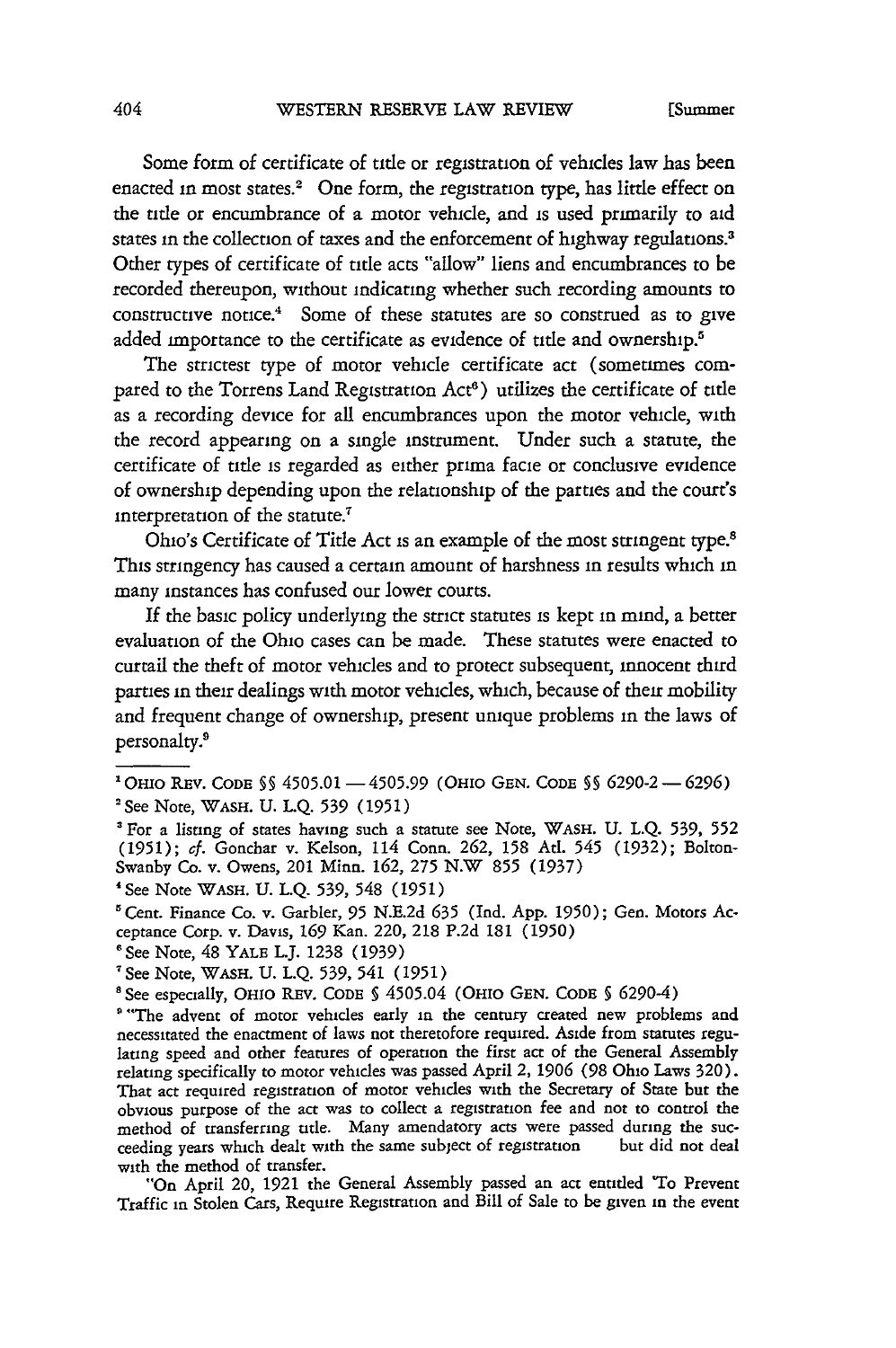#### PROCEDURE

The mechanics of the Ohio system are basically quite simple. Every motor vehicle sold or purchased in Ohio must be represented **by** a certificate of **title.10** This certificate is issued in triplicate **by** the **clerk** of courts of each county when a sale or other transfer is made. One copy is retained **by** the clerk, another is sent to the Registrar of Motor Vehicles in Columbus, and the third is given to the transferee or to the holder of the first lien. Liens and encumbrances take priority according to the order of **time** in which they are noted on the certificate.<sup>11</sup> The importance of the certificate can be readily ascertained from the language of Ohio General Code Section  $6290-4$ <sup>12</sup> which has been the cause of much litigation:

No person acquiring a motor vehicle from the owner thereof, whether such owner be a manufacturer, importer, dealer or otherwise, hereafter shall acquire any right, tide, claim, or interest in or to said motor vehicle until he shall have had issued to him a certificate of title to said motor vehicle, or delivered to him a manufacturer's or importer's certificate for said motor vehicle for a valuable consideration. No court in any case at law or in equity shall recognize the right, title, claim, or interest of any person in or to any motor vehicle, hereafter sold or disposed of, or mortgaged or encumbered unless evidenced by a certificate of tide or manufacturer's or importer s certificate duly issued in accordance with the provisions of this chapter.<sup>13</sup>

Notwithstanding the broad language of this section, which if literally construed would change many established rules of law, some Ohio courts have sought to limit its application in certain areas. There has developed a certain hostility to the Act on the part of some courts which would indicate that perhaps legislative changes are necessary in order to effectuate the policy of the Act.

of sale or change in Ownership of Motor Vehicles.' (109 Ohio Laws 330) Further amendatory acts were passed in **1923, 1925,** 1931, but until the act of April 28, **1937,** tide to a motor vehicle was evidenced only by a bill of sale. There was no provision for certificates of tide.

<sup>&</sup>quot;Because of their mobility and frequent change of ownership **it** was obviously necessary to create an instrument evidencing tide which would more adequately protect innocent purchasers of motor vehicles. On April 28, 1937 (117 Ohio Laws 373) the General Assembly passed an act entitled: 'To Prevent the Importation of Stolen Motor Vehicles and Thefts and Frauds in the Transfer of Tide to Motor Vehicles.' " Kelley Kar Co. v. Finkler, **155** Ohio St. 541, 544, **99** N.E.2d **665, 667** (1951).

**<sup>10</sup>** OIo REv. CoDE **§ 4505.03** (OsIO GEN. **CODE §** 6290-2)

<sup>1</sup>iOHio REv. **CODE §§ 4505.08, 4505.13** (Omo **GEN. CODE §5** 6290-6, **6290-9)**

*u* OHIo R.v. **CODE §** 4505.04 amended in **1953.** The statute now allows as a substitute for proof of an interest: " admission in the pleadings or stipulation of the parties."

**<sup>&</sup>quot;** In State *ex rel.* City Loan **&** Savings **Co.** v. Taggart, 134 Ohio St. 374, 17 N.E.2d 758 (1938), the Certificate of Title Act was held constitutional.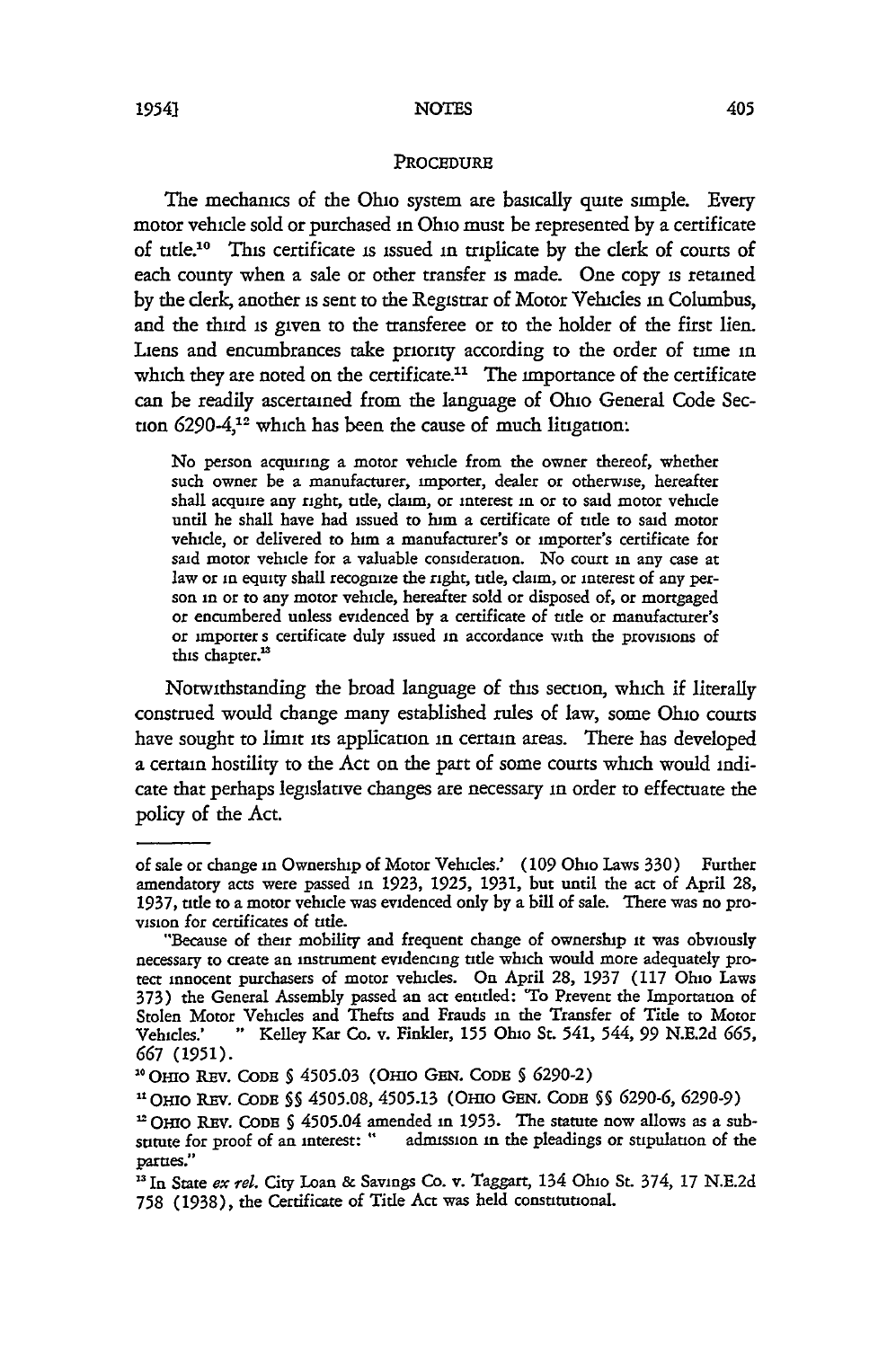[Slimmer

### CONFLICTS OF LAW

Interstate automobile transactions lead to many complex problems. For example, *P,* a New York resident, sells an automobile to a buyer in New York and receives a note and a conditional sales contract, or chattel mortgage which he records according to the law of New Yoik. The buyer, without the consent of *P,* takes the automobile to Ohio in violation of his contract and by perjury obtains a certificate of title showing no liens or other encumbrances. He then sells the vehicle in Ohio to *D,* who pays value and has no knowledge of the preceding events. *P* then sues *D* in replevin.

Prior to the present certificate Act, Ohio, on the basis of comity, followed the majority rule favoring a foreign conditional sales vendor or chattel mortgagee over the local innocent purchaser for value when the initial transaction and recording took place in the foreign jurisdiction.<sup>14</sup>

After the passage of the Certificate of Title Act, the courts of appeals in Ohio were split as to the effect of the Act on the majority rule. One court, following the majority rule, held for the out-of-state plaintiff in the above fact situation, on the ground that the purpose of the Act was to protect owners of automobiles against fraud. The certificate of title procured by false representations was held to be void ab imtio, and therefore the title of the subsequent holder for value was no greater than that of his transferor.<sup>15</sup>

However, the view of most of the Ohio appellate courts was to the effect that Ohio General Code Section 6290-4 was applicable to an out-ofstate owner even though he had complied fully with his respective state laws, because to favor such an out-of-state plaintiff would contravene the clear policy enunicated in the Ohio Certificate of Title Act.<sup>16</sup>

In *Kelley Kar Co. v Finkler*,<sup>17</sup> the Ohio Supreme Court resolved this split by holding that an out-of-state conditional vendor cannot succeed in replevin as against a subsequent, innocent, Ohio purchaser for value who has a certificate of title without any notation of the foreign vendor's lien, even though the initial Ohio certificate was obtained by fraud.<sup>18</sup> The court,

<sup>&</sup>quot;Kanaga v. Taylor, 7 Ohio St. 134 (1858); Reising v. Universal Credit Co., **50** Ohio App. 289, 198 N.E. **52** (1935)

<sup>&#</sup>x27;Associates Discount Corp v. Colonial Finance Co. 88 Ohio App. 205, 98 N.E.2d **848** (1950); see also Moch v. Kaffits, **75** Ohio App. **305, 62** N.E.2d 172 (1944). <sup>16</sup> White Allen Chevrolet Co. v. Licher, 51 Ohio L. Abs. 394, 81 N.E.2d 232 (App. 1948); Schiefer v. Schnaufer, 71 Ohio App. 431, **50** N.E.2d **365** (1943); Union Commercial Corp. v. Schmunk Co., **30** Ohio L. Abs. **116** (App. **1939)**

**<sup>&#</sup>x27;"155** Ohio St. 541, **99** N.E.2d **665** (1951); *accord,* Royal Industrial Bank of Louisville v. Klein, 92 Ohio App. 309, 110 N.E.2d 40 (1952)

<sup>&</sup>lt;sup>18</sup> The court reasoned that to maintain replevin the out-of-state conditional vendor must rely on his own title or right to possession and not on the fraud in the chain of title of the defendant, and that the statute predudes the enforcement of his interest where it is not evidenced on the certificate of title.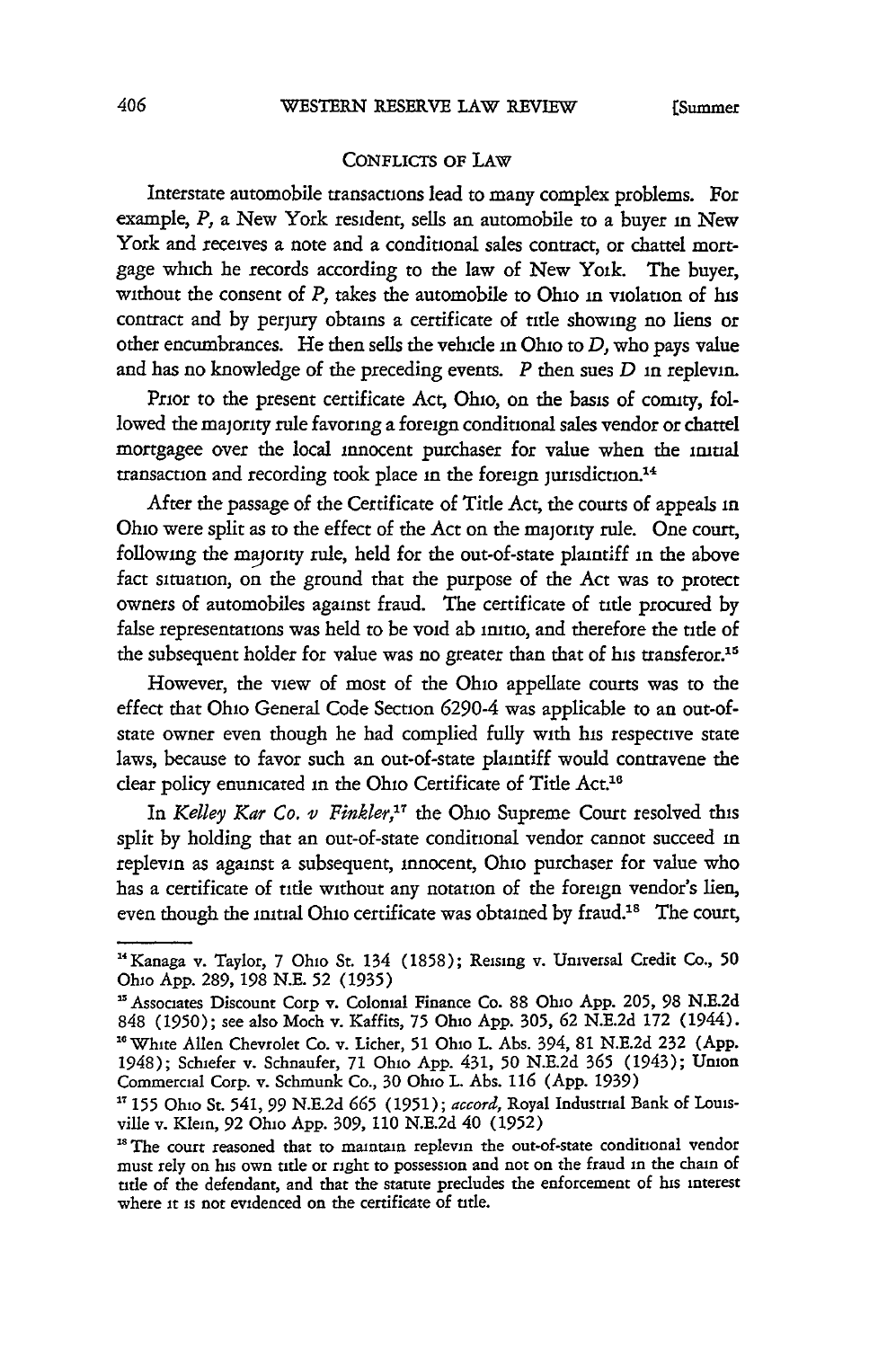on the basis that Section 6290-4 declared the public policy of this state, rejected the contention that comity should be given.<sup>19</sup>

A recent court of appeals case 20 confined the *Kelley Kar* case to instances where the contract of sale to the defendant was made in Ohio. Thus, where the Ohio defendant purchased an automobile in Michigan and subsequently obtained an Ohio certificate of title without actual knowledge of the plaintiff's chattel mortgage which was properly recorded under the laws of Michigan, the plaintiff prevailed in an action for conversion<sup>21</sup> not withstanding the fact that this entailed the enforcement of an interest not evidenced on the Ohio certificate of title and hence in contravention of Ohio General Code Section 6290-4. The court reasoned that since the contract of sale to the defendant was made in Michigan, its law governed the rights of the parties, thereby invoking the comity rule previously held inapplicable *in Kelley Kar Co. v. Finkler.* It is submitted that this reasoning cannot withstand analysis. As interpreted by the supreme court, the statute effects the right to sue,<sup>22</sup> is operative when an interest is being enforced against an Ohio certificate of title, and is not dependent upon where the contract of the parties was entered into. Furthermore the plaintiff must rely on the enforcibiity of his own interest, not on the weakness of the defendant's title. Thus, the place of the defendant's purchase cannot be determinative of the result when it is plaintiff's tide or interest which is being enforced, and, since the prior cases<sup>23</sup> have held the lex loci contractus not controlling, compliance with the Act is a condition precedent to the recognition of a right, title or interest.

The lex loci contractus rationale was also invoked in a recent bankruptcy

<sup>&</sup>lt;sup>19</sup> "By the law of comity between different states the *lex loci contractus* controls as to the validity and construction of personal contracts though not as to the remedy or rule of evidence, nor where it dashes with the rights of our own citizens, or the policy of our own laws." Kelley Kar Co. v. Finkler, **155** Ohio St. 541, 549, **99** N.E.2d **665, 669** (1951).

**<sup>&#</sup>x27;** Associates Discount Corp. v. Main Street Motors, Inc., **65** Ohio *L.* Abs. 216, 113 N.E.2d 734 (App. 1952).

<sup>&</sup>lt;sup>21</sup> Under Michigan law the chattel mortgage need not be noted on the certificate of title but its recording in the recorder's office is constructive notice to subsequent purchasers. Defendant being a dealer failed in his attempt to invoke the floor-plan doctrine in seeking to estop the plaintiff. Thus it was held that the plaintiff prevailed because the defendant had constructive notice of its lien.

<sup>--</sup>Kelley Kar Co. v. Finkler, **155** Ohio St. 541, 99 NXE.2d **665 (1951);** Mielke v. Leeberson, **150** Ohio **St.** 528, 83 N.E.2d **209** (1948).

<sup>&#</sup>x27;Kelley Kar Co. v. Finkler, **155** Ohio St. 541, 99 N.E.2d **665** (1951); Royal Industrial Bank of Louisville v. Klein, 92 Ohio App. 309, **110** N.E.2d 40 (1952); White Allen Chevrolet Co. v. Licher, **51** Ohio L. Abs. 394, **81** N.E.2d 232 (App. 1948); Schiefer v. Schnaufer, **71** Ohio App. 431, **50** N.E.2d **365** (1943); Union Commercal Credit Corp. v. Schmunk Co., 30 Ohio L. Abs. **116** (App. 1939); *contra,* Associates Discount Corp. v. Colonial Finance Co., 88 Ohio App. 205, 98 N.E.2d **848** (1950); Moch v. Kaffits, 75 Ohio App. 305, **62** N.E.2d **172** (1944).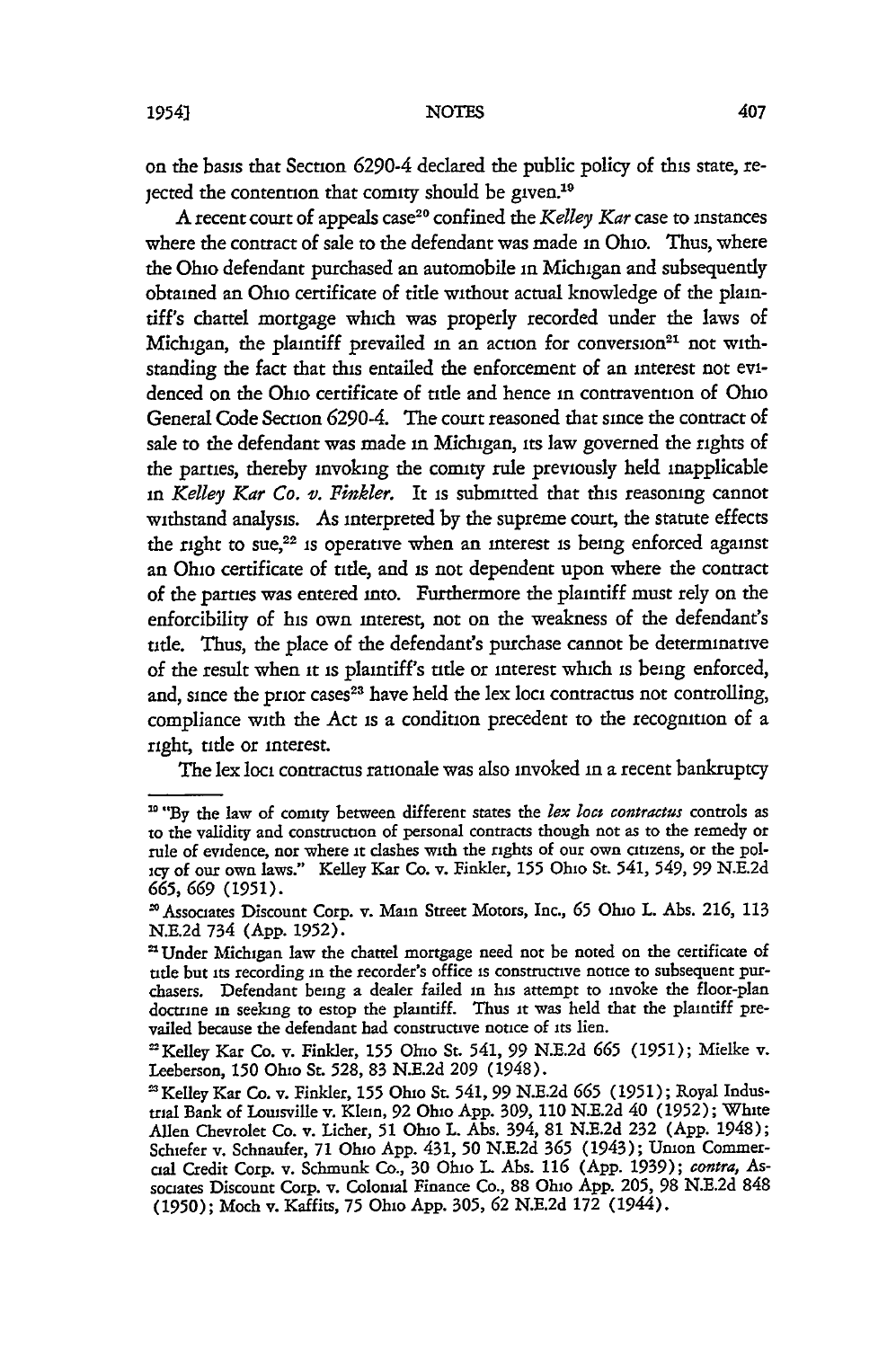proceeding.24 The bankrupt had not procured an Ohio certificate of tide on an automobile purchased outside the state. A mortgagee sought to enforce his out-of-state recorded lien. Because the statutes are permissive rather than mandatory as to the acquisition of an Ohio certificate of tide on such an automobile,<sup>25</sup> the court held that the mortgagee was not precluded from enforcing its lien by Ohio General Code Section 6290-4. The court's analysis is correct, it is submitted, only because no interest was being enforced against an Ohio certificate of title. The statute actually had no application to the case.

Although a literal application of the statute would protect the local purchaser with a clear certificate of tide procured from a thief, one court of appeals has held that the out-of-state owner will prevail.<sup>26</sup> This court held that the provisions of the Act did not prevent the application of the general rule that stolen property may be recovered from an innocent purchaser so long as it is identified. This seems to be a just and correct decision when it is recalled that one of the purposes of the Act is to stop the theft of automobiles.

Although in this conflicts of law area the results seem justified under a literal construction of the statute, it is submitted that by allowing a mortgagor or conditional vendee to pass good tide to subsequent bona fide Ohio purchasers by perjury when procuring the Ohio tide, Ohio may well become the dumping ground for encumbered motor vehicles to the detriment of out-of-state finance companies.

## INTRASTATE TRANSACTIONS

## *I. Passage of Title*

The provisions of the Ohio Certificate of Title Act prevent the passage of title except upon a transfer of the title certificate.<sup>27</sup> Thus, the contrary intentions of the parties and the presumptions of intention found in the Uniform Sales Act<sup>28</sup> are modified to some extent.

If the certificate of tide is improperly issued by the clerk of the wrong county due to a mistake in the address of the purchaser, this fact is no defense to the enforcement of a lien noted on the improperly issued certificate, in the buyer's bankruptcy proceedings, since the buyer had sufficient tide to validate the lien.<sup>29</sup>

*<sup>&#</sup>x27; In re* Swesey, 112 **F.** Supp. **773 (N.D.** Ohio **1953)**

<sup>&#</sup>x27;OHIO REv. **CODE § 4505.06** (OHIO **GEN. CODE § 6290-5)**

**<sup>&#</sup>x27;Moch** v. Kaffits, **75 Ohio App. 305, 62 N.E.2d 172** (1944) <sup>2</sup> <sup>1</sup>

OHIO REV. CODE **5** 4505.04 (OHiO **GEN. CODE** § 6290-4) **"No** person **acquiring a motor** vehide shall **acquire any title** until such person **has had** issued **to** him **a** certificate **of title.** "

<sup>21</sup> OHIO REv. CODE **§ 1315.20 (OIO GEN. CODE § 8399)**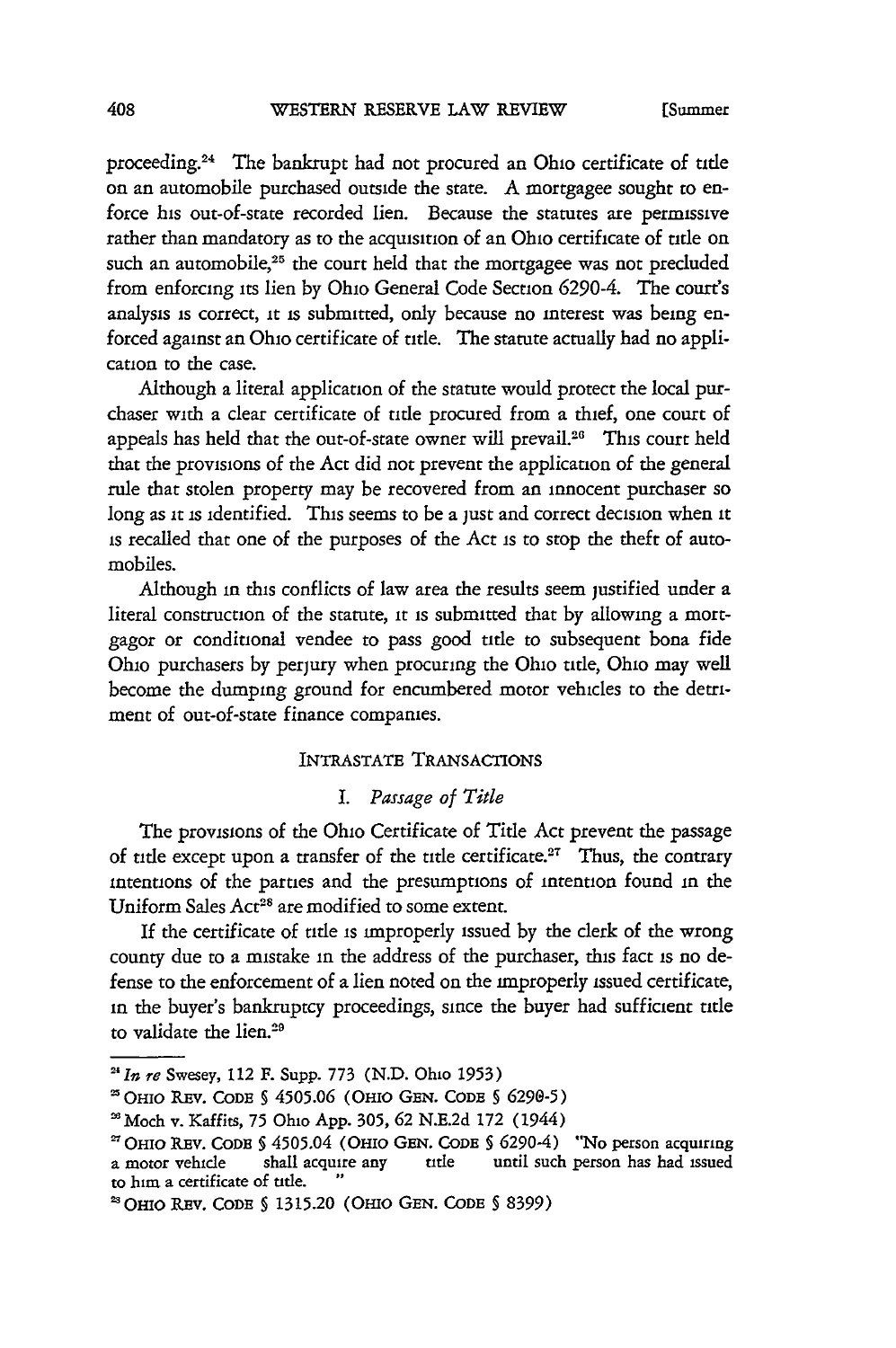Where the description of the automobile in the certificate of **title** was definite enough to enable the automobile to be identified **by** inquiries, there was sufficient compliance with the law to pass **title** as against an outof-state lien holder.30

It has been held, however, that where both the engine and the serial number on the certificate of tile differ from those on the *cat* purchased, the buyer may maintain an action for breach of unplied warranty on the part of the seller that he had the right to sell the **car <sup>1</sup>**

Risk of loss may be passed to a purchaser without the certificate of ttle if the purchaser has done all he can under the statute to obtain the certificate.<sup>32</sup> Thus, where there had been a sale with delivery of possession of the car in return for an installment note and chattel mortagage, the delivery of the signed application for transfer of **title** to the insured vendor within the statutory period<sup>33</sup> passed actual ownership with possession and control to the purchaser. Therefore, the insured vendor could not collect for damages sustained to the vehicle the day following the above transaction. The court did not decide whether the bare legal title had passed, but said that since the purchaser was entitled to the certificate upon completion of the statutory procedure, he was to be considered an "owner" so as to disallow the vendor's claim of an insurable interest.

In another risk of loss case<sup>34</sup> the supreme court held that the insured vendor was still the "owner" within the terms of the policy where possession of the vehicle was transferred but there was no assignment or delivery of the certificate of title to the purchaser and no application for transfer of title. The court, commenting on the prior case, said,

Where endorsement and delivery of a certificate of title for an auto are made, title passes even though there is a failure on the part of the recipient to secure the issuance of a new certificate in his name. It follows that where an owner fails to comply with the certificate of title act by not assigning and delivering his certificate of title to the purchaser title does not pass.<sup>3</sup>

However, an application for an original certificate of title has been held

*<sup>&#</sup>x27;In re* Mitchell, 104 F. Supp. *969* **(N.D.** Ohio 1952), *aff'd.* **67** Ohio L. Abs. 105, 202 F.2d 426 (6th cir. *1953) contra:* 1940 *Ops.* ATr'Y **GEN.** [Ohio) No. 1867

<sup>&#</sup>x27;Royal Industrial Bank of Louisville v. Klein, 92 Ohio App. **309, 110** N.E.2d 40 (1952) (Year and model number omitted and serial number contained a letter wholly foreign to the make of the automobile).

**<sup>&#</sup>x27;** Martin v. Coffman, 87 Ohio App. **398, 95** N.E.2d **286** (1949).

<sup>&#</sup>x27;Workman **&** Sayles v. The Republic Mutual Ins. Co., 144 Ohio St. **37, 56** N.E.2d **190** (1944).

<sup>&#</sup>x27;3OIo REv. CODE § **4505.06** (Omo **GEN.** CODE § 6290-5) (three days).

<sup>&#</sup>x27;Garlickv. McFarland, **159** Ohio St. **539,** 113 N.E.2d **92** (1953); *accord,* Standard Materials, Inc. v. Mass. Fire Ins. Co., 58 Ohio L. Abs. 393, 94 N.E.2d **809** (Franklin Com. Pleas 1948). **'** Garlick v. McFarland, *159* Ohio St. 539, 549, 113 N.E.2d **92,** 97 (1953).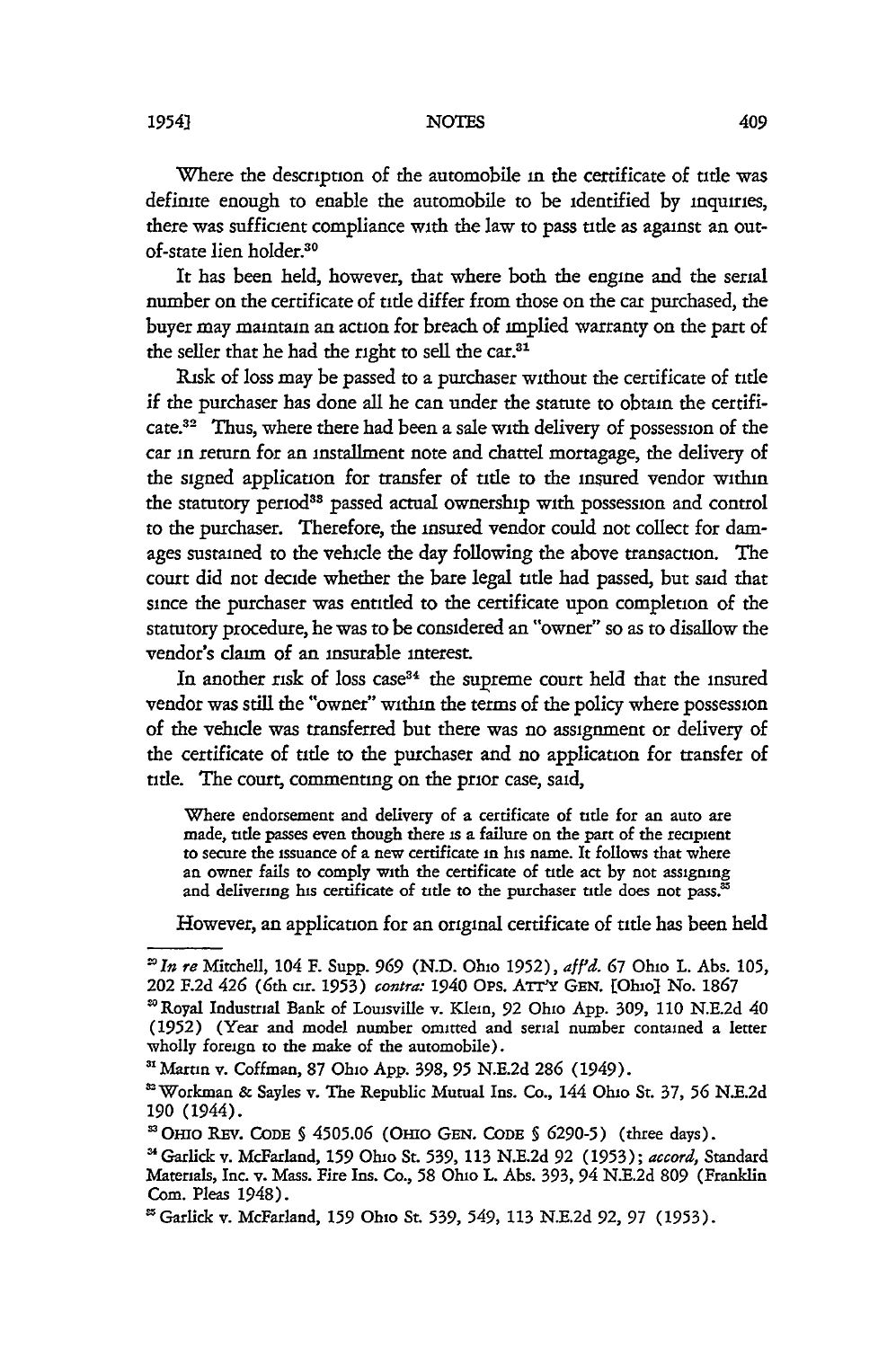insufficient to protect a bona fide purchaser as against a mortgagee of the vendor holding the manufacturer's certificate of title.<sup>36</sup> And evidence of application for transfer of the certificate of title made by a third party is not admissible to prove lack of ownership in the defendant when sued as owner of a vehicle which injured the plaintiff.<sup>37</sup>

## *II. Rtghts of the Certificate of Title Holder*

A literal construction of the statute would preclude the enforcement of all interests legal or equitable unless evidenced by the certificate.<sup>38</sup> Such a far-reaching result, even if it were the legislature's intention, is certainly not reflected in the court decisions.

Thus, a holder of the certificate is not protected from the enforcement of an unnoted lien when there is a theft<sup>39</sup> or forgery<sup>40</sup> in his chain of title or interest or when he himself is the defrauder or one closely associated with him.<sup>41</sup> The possessor of the certificate is not protected when he has failed to give valuable consideration for the purchase.<sup>42</sup>

A vendor who sold the vehicle but failed to assign or deliver the certificate of tilde could not rely on the certificate in a replevin action against a bona fide purchaser from the vendee.<sup>43</sup> Mere possession of the certificate is of no legal significance without proper assignment and transfers no right, title or interest.<sup>44</sup>

As between the original parties to a transaction, it can be fairly stated that the courts will recognize certain equitable rights even where there **is** no certificate of title.45 For example, in *Martin v. Rtdge Motor Sales,46 P* wanted to exchange his car for one owned by *D. P* delivered his automobile and assigned his certificate of tide to *D D* told *P* that if the car he was giving *P* was not satisfactory it could be returned. *P* returned the vehicle and demanded the return of his own vehicle, but *D* refused. Thereafter

**<sup>&#</sup>x27;** Crawford Finance Co. v. Derby, **63** Ohio App. 50, 25 N.E.2d **306** (1939)

**<sup>&#</sup>x27;** Fredericks v. Birkett L. Williams Co., 68 Ohio App. 217, 40 N.E.2d **162** (1940) **:' OHio** REV. CODE **§** 4505.04 (Oino **GEN. CODE §** 6290-4) **"** nor shall any waiver or estoppel operate. No court in any case at law or in equity recognize an interest unless evidenced by a certificate of tile.]"

<sup>&</sup>quot;Moch v. Kaffits, **75** Ohio App. **305, 62** N.E.2d 172 (1944)

<sup>&#</sup>x27;Erie County United Bank v. Bogart, **75** Ohio App. **250, 61** N.E.2d 811 (1945); Erie County United Bank v. Fowl, 71 Ohio App. 220, 49 N.E.2d 71 (1942) Lazerick v. Associate Inv. Co., **30** Ohio L. Abs. 112 (1939)

**<sup>&</sup>quot;** Automobile Finance Co. v. Munday, 137 Ohio St. 504, 30 N.E.2d 1002 (1940).

<sup>&</sup>quot;OHio REv. **CODE** § 4505.04 (OHIo GEN. **CODE §** 6290-4); Automobile Finance Co. v. Munday, 137 Ohio **St.** 504, **30** N.E.2d 1002 (1940)

<sup>&</sup>quot;Yarwood v. De Lage, **56** Ohio L. Abs. **205,** 91 N.E.2d 272 (1949).

<sup>&</sup>quot;Pierce v. Aid Invest. & Discount Co., 88 Ohio App. 193, 98 N.E.2d **316** (1950).

<sup>&</sup>quot;Kattwinkel v. Kattwinkel, 80 Ohio **App.** 397, 74 N.E.2d 418 (1947) (Dictum).

**<sup>&</sup>quot;78** Ohio App. **116, 69** N.E.2d 93 (1946).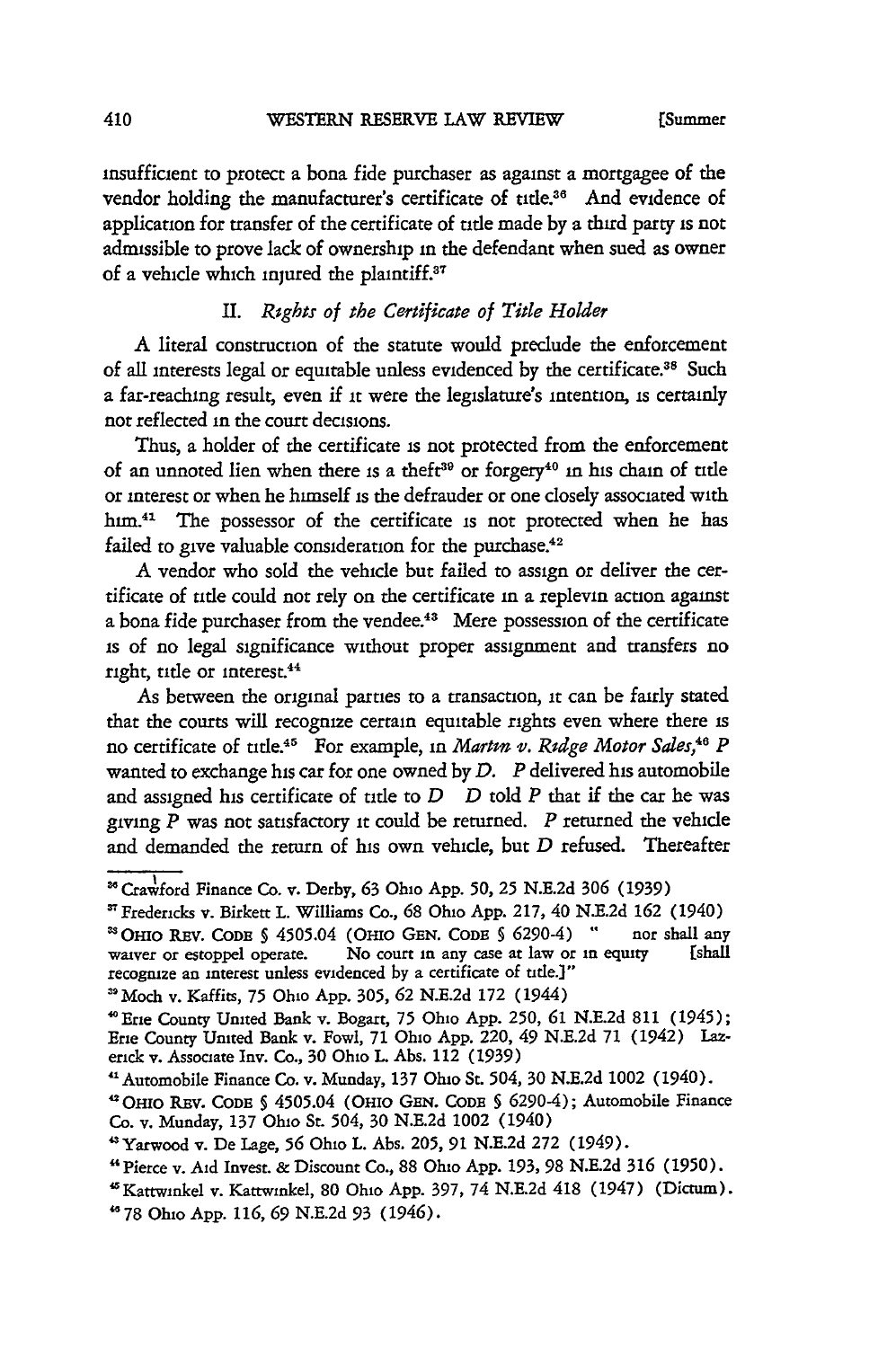replevin was brought by *P,* who did not have **a** certificate of title, having given it to the defendant. The court held that  $P$  had the title and right to immediate possession as against *D*

The problem of the effect of Section 6290-4 on the common-law artisan's lien was recently before a lower court. $47$  Replevin was brought by the owner of the vehicle, and the defendant asserted his artisan's lien and introduced the plaintiff's certificate of title, having induced the plaintiff to part with **it.** The lien was not recorded on the back of the certificate because the clerk of courts believed himself to be without power under the statute so to record it. The court, holding for defendant, reasoned that the defendant's mere possession of the certificate without assignment was not determinative of the issue, but that the statute did not apply to artisan's liens because they are not encumbrances within the meaning of the statute. Although the rationale is questionable, this result is not surprising in view of the recognition in other cases of interests apparently prohibited by a literal construction of the statute. The court argued that if the statute was intended to abrogate the common law lien, dearer language would be necessary. The problem is one of administration rather than interpretation. The difficulties involved in a mechanic's obtaining possession of the certificate of title in order to have **Ins** lien noted thereon, even assuming the clerk of courts has the statutory power to record it, point to the weakness of the statute and justify the result in the instant case.<sup>48</sup>

In many instances, however, the statute has been construed literally so as to make the certificate of title conclusive evidence of ownership.49 Thus equitable interests are cut off by assignment of the certificate of tide to innocent third parties.<sup>50</sup>

Where a son brought replevin against his father's creditor who had seized the automobile on execution, the introduction of the certificate of title into evidence by the son constituted a "prima facie" case even though the certificate of title had been assigned to the son only three days prior to the issuance of execution.<sup>51</sup>

411

<sup>&#</sup>x27;Justice v. Bussard, 114 N.E.2d **305** (Dayton Mun. Ct. 1953).

<sup>&</sup>lt;sup>48</sup> The court analogized to an undecided contract question and doubted whether the statute would change the common law result.

<sup>&</sup>quot;If a drive-it-yourself company rented a motor vehide for thirty days, the transaction would not constitute either a sale or disposal of the car. Under these circumstances and in the absence of default, could the company successfully replevin before the expiration of the contract period?"

**<sup>&</sup>quot;** See Mielke v. Leeberson, **150** Olo St. 528, 83 N.E.2d **209** (1948).

**<sup>&#</sup>x27;** In *Kattwrnkel v. Katttwnkel,* **80** Ohio App. 397, 74 N.E.2d 418 (1947), Plantiff assigned his interest to his wife for the period of his army service. The wife assigned it to her sister while a divorce decree was pending. Held: for defendant.

**<sup>&</sup>quot;** Diebel v. Weller, 41 N.E.2d 904 (Ohio App. 1940) (no question of fraud was nased).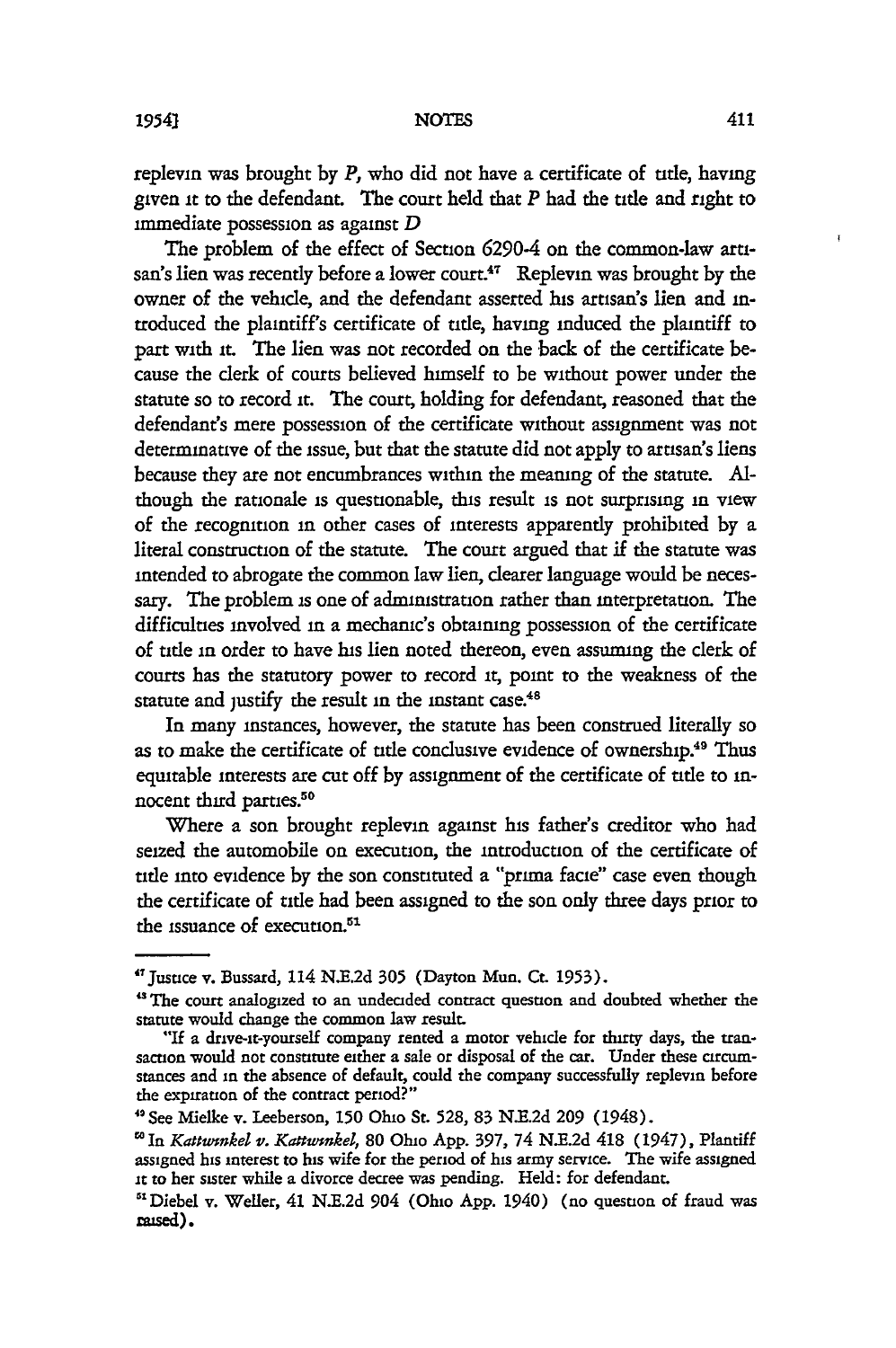One case construed the statute literally even as between **me** parties.<sup>5</sup> 2 The plaintiff's agent sold a new automobile to the defendant in return for cash and a trade-in. Later the plaintiff, being dissatisfied with the trade-in, brought replevin, relying on the certificate of tide which he had not as yet assigned to the defendant. The court ignored the apparent authority of the agent to accept trade-ins and held for the plaintiff, basing its decision on Section 6290-4.

In a purchase money resulting trust the certificate of **title** would be in a legal stranger to the person who paid the consideration; and the holder of the certificate would be bound ordinarily to turn over the certificate to the person rightfully entitled to **it.** But under Ohio's strict certificate of **tide** law can the true equitable owner prevail as against the legal stranger who has possession of the certificate of title and the vehicle? An appellate court held<sup>53</sup> that the equitable owner could prevail since the Ohio General Assem**bly** did not intend to remove motor vehicles from the law of trusts.

Recently, however, the supreme court reached a contrary result and held5 4 that **by** reason of the provisions of Section 6290-4 a resulting trust with respect to a motor vehicle can not be created in Ohio. Although expressing dissatisfaction with the statute<sup>55</sup> the court felt that no other holding was possible under a literal construction.<sup>56</sup> The practical result, which is to require all motor vehicles to be registered in the names of the real owners, works no real hardship upon anyone. The effect of the decision, however, points up the fact that the statute because of its far-reaching language changes many established rules of law beyond the apparent purpose of the legislature.

In another case,<sup>57</sup> an automobile purchaser sued to recover the purchase price on the ground of his minority. He introduced the certificate of **tide** in evidence. An objection was sustained **by** the trial court to the admission of evidence of the defendant that, although the certificate was made out to the minor, the minor's father in fact purchased the vehicle with his money.

<sup>&#</sup>x27;Kelley Motors v. Adams, **91** Ohio **App. 68, 107 N.E.2d 363 (1951)**

<sup>&#</sup>x27;Douglas v. Hubbard, **91** Ohio **App.** 200, **107 N.E.2d 884 (1951) App. dis'm 157** Ohio St. 94, 104 **N.E.2d 182 (1952)**

*<sup>&#</sup>x27;In re* Estate of Case, **161** Ohio **St. 288, 118 N.E.2d 836** (1954)

<sup>&</sup>lt;sup>55</sup> "The drastic character of this statute and its far-reaching effect become more apparent with the passing of time. This court shares the reluctance of trial and appellate courts to adopt all the changes in long settled law, which the literal construction of this statute requires." **161** Ohio **St.** at **291-292, 118 N.E.2d** at **838.**

<sup>&</sup>lt;sup>56</sup> "In view of this statute, how can a court entertain evidence to contradict the certificate of tide? How can a court find that the *equtable* tile is in someone other than the holder of the certificate of title? **All** courts are forbidden, either in law or equity, to *recognize* any right, **claim** or interest as well as any title, unless evidenced **by** certificate of tide." **161** Ohio **St.** at **292, 118 N.E.2d** at **839.**

<sup>&</sup>quot;Davis v. Clelland, **59** Ohio L. Abs. **17, 92 N.E.2d 827 (App. 1950)**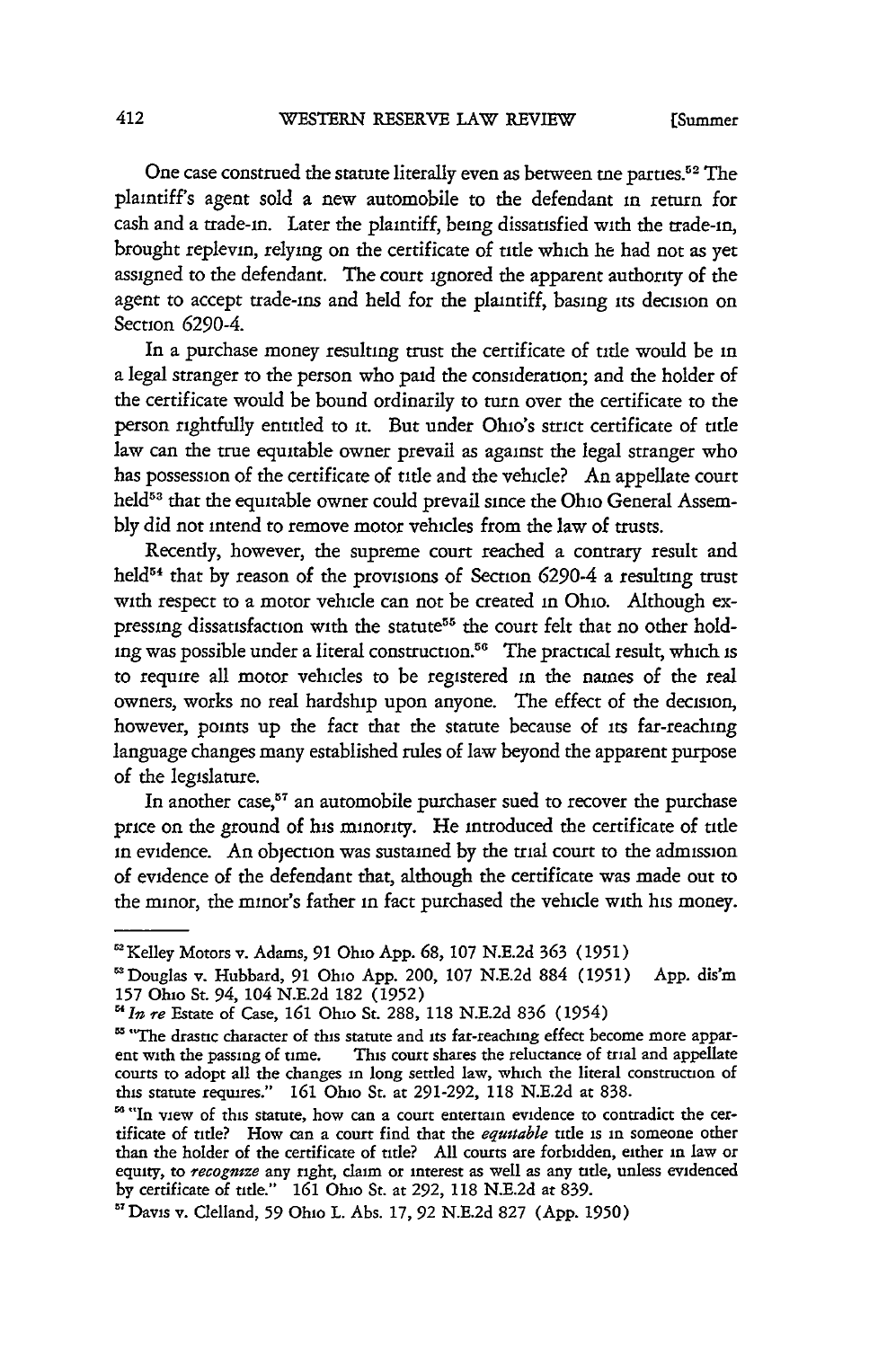In affirming the lower court, the court of appeals said that the source of the purchase money was not material to the defendant's rights and that to permit the defendant to show who paid the money would require that the minor's title to the automobile be challenged in contravention of Section 6290-4.

A vendee must take certain steps to rescind the sale of a motor vehicle. Because a person cannot have a right, title, claim or interest in a motor vehicle without a certificate, the Ohio vendor has the right to receive not only possession of the vehicle, but the certificate of tite as well. Thus, when g rescission is based on the vendee's minority, a tender of the certificate to the vendor is essential to determine the date to which depreciation allowance will be made.<sup>58</sup>

*Hiple v. Skolmutch*<sup>59</sup> dealt with the problem of making a gift of a car. It was there held as a matter of law that a gift inter vivos of an automobile cannot be established where the deceased donor did not assign the certificate of title to the donee. The court recognized that there may be cases where property rights in an automobile may be established in law or in equity without strict compliance with the certificate of title act; however, **it** held that the Ohio rule on gifts, requiring, in part, the irrevocable delivery of a chattel to the extent practicable and possible under the circumstances, prevented the completion of a gift of an automobile without a transfer of its certificate of title.

Prior to the present Act with its requirement that all liens must be noted on the certificate of title, Ohio followed the general rule that chattel mortgages on automobiles were filed in the recorder's office as in the case of all other chattels. Yet notwithstanding the constructive notice given to subsequent purchasers by a proper recording of the mortgage, the floor-plan doctrine had been held to preclude the enforcement of the mortgage against bona fide purchasers.<sup>60</sup> Thus, even though the mortgage was properly recorded, if the mortgagee allowed a dealer to display the automobile upon the salesroom floor, authority to sell was implied, and the mortgagee was estopped to assert his lien against an innocent purchaser for value in the usual course of business.<sup>61</sup>

However, after the Act became effective, two cases held for the mortgagee in possession of the manufacturer's certificate as against the buyer

<sup>&</sup>quot;Rush v. Grevey, 90 Ohio App. 536, **107** N.E.2d **560** (1951).

<sup>88</sup> Ohio App. **529, 100** N.E.2d 642 (1950).

<sup>€</sup>See Note, 5 **Oto ST.** L.J. 422 (1939).

<sup>&#</sup>x27;Nat Guarantee **&** Finance Co. v. Pfaff Motor Car Co., 124 Ohio St. 34, **176** N.E. **678** (1931); Edwards v. Automobile Finance Co., **63** Ohio App. 193, **25** N.E.2d **851 (1939);** Colonial Finance Co. v. McCrate, **60** Ohio App. **68,** 19 N.E.2d **527** (1938); Davis v. First Cent. Trust Co., **15** Ohio L. Abs. 3 (App. 1933); Nat. Guarantee & Finance Co. v. Commercial Credit Co., 10 Ohio L. Abs. **658** (App. 1931).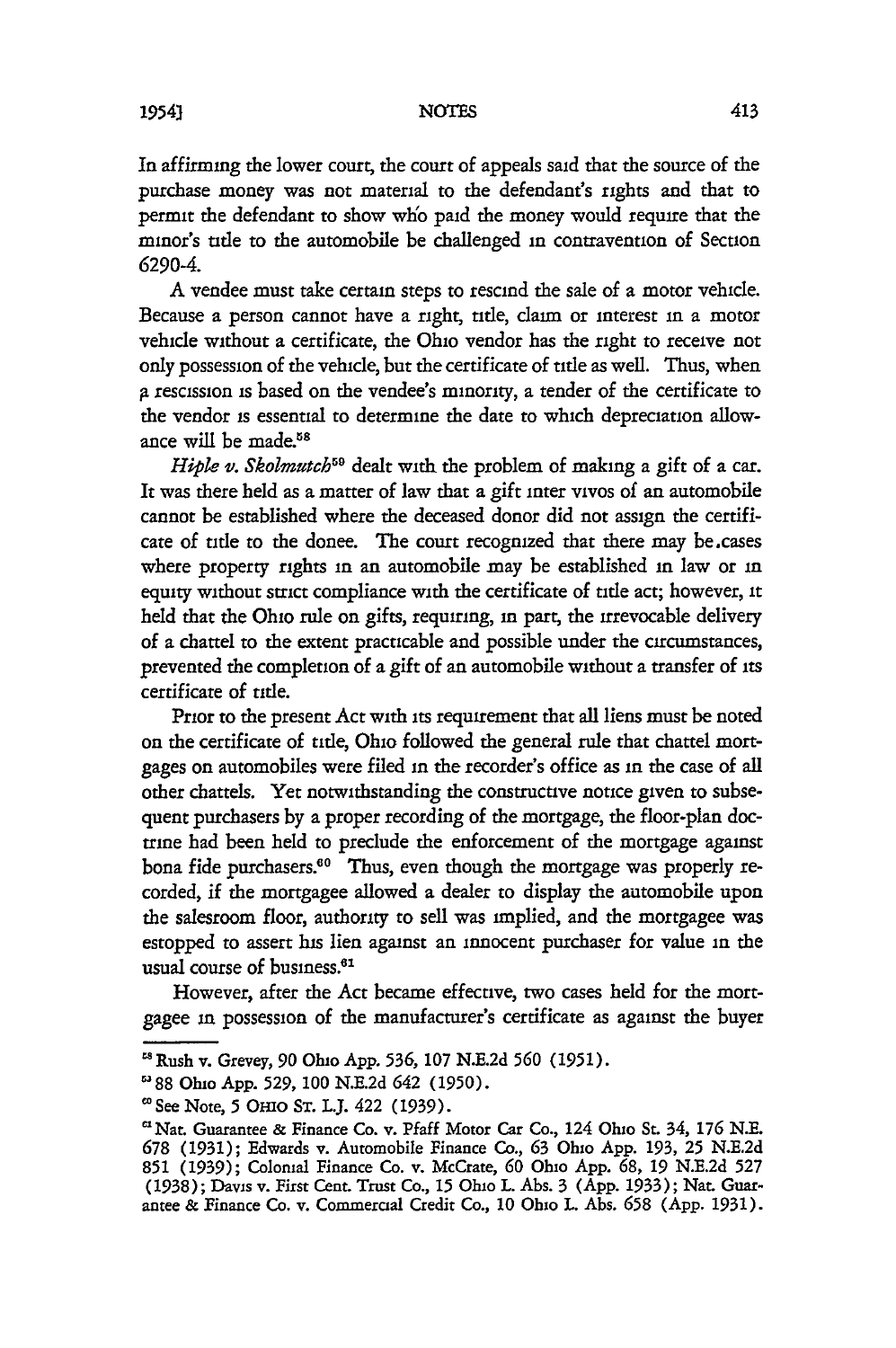who had no certificate of title.<sup>62</sup> In one case <sup>63</sup> the innocent purchaser had done all he could under the Act to obtain his certificate of tide, having made application therefor prior to obtaining possession of the automobile. Even though the court admitted that the mortgagee knew that by allowing the dealer to place the automobile in his showroom it would be sold, it applied the statute literally and allowed no waiver or estoppel to operate in favor of the innocent purchaser.

It is submitted that for the protection of the buying public the statute should not have been so literally construed. The same policy factors which originally evolved the floor-plan doctrine and extended it to preclude the enforcement of properly recorded mortgages are still present today. Certainly this problem should receive consideration either by legislative change or judicial construction.

It is also submitted that even under the present Act floor-plan estoppel can be invoked against such mortgagees. If Section 6290-4 is considered only a general statute, then special statutes would control. Ohio Revised Code Section 4505 (Ohio General Code Section 6290-9), a statute summarizing the priority of liens, provides:

Exposure for sale of any motor vehicle by the owner thereof, with the knowledge and consent of the holder of any lien, mortgage or encumbrance shall not render the same void or ineffective as against the creditors of such owner or holders of subsequent liens, mortgages or encumbrances upon such motor vehicle.

The omission of any reference to subsequent purchasers in this obvious codification of the prior law as to the floor plan doctrine<sup>64</sup> indicates that floorplan estoppel can be invoked against mortgagees in a proper case.<sup>65</sup>

#### EVIDENTIARY **AND PLEADING MAT'ERS**

When the Ohio courts have had to make evidentiary rulings involving the certificate of title, the literalness of their interpretation of this Act becomes readily apparent. In *Mielke v. Leeberson*,<sup>66</sup> the plaintiff sued to recover for damage to his motor vehicle. The ownership of the automobile was put in issue by the defendant's general denial. Although there was abundant evidence of the plaintiff's ownership, he failed to introduce the certificate of tide in evidence. The supreme court held that the certificate of tide was the only acceptable mode of proof of ownership, stating:

Under the plain and unambiguous language of section 6290-4, a court cannot recognize the right, tite, claim or interest of any person in or to any motor vehicle, without the production of a certificate of title. duly issued in accordance with the Certificate of Tide Law, and any other evidence of ownership is not of sufficient weight to sustain a verdict or judgment where tide must be proved as a condition precedent for the validity of such verdict or judgment.'

In answer to the contention that the legislature had in mind the protection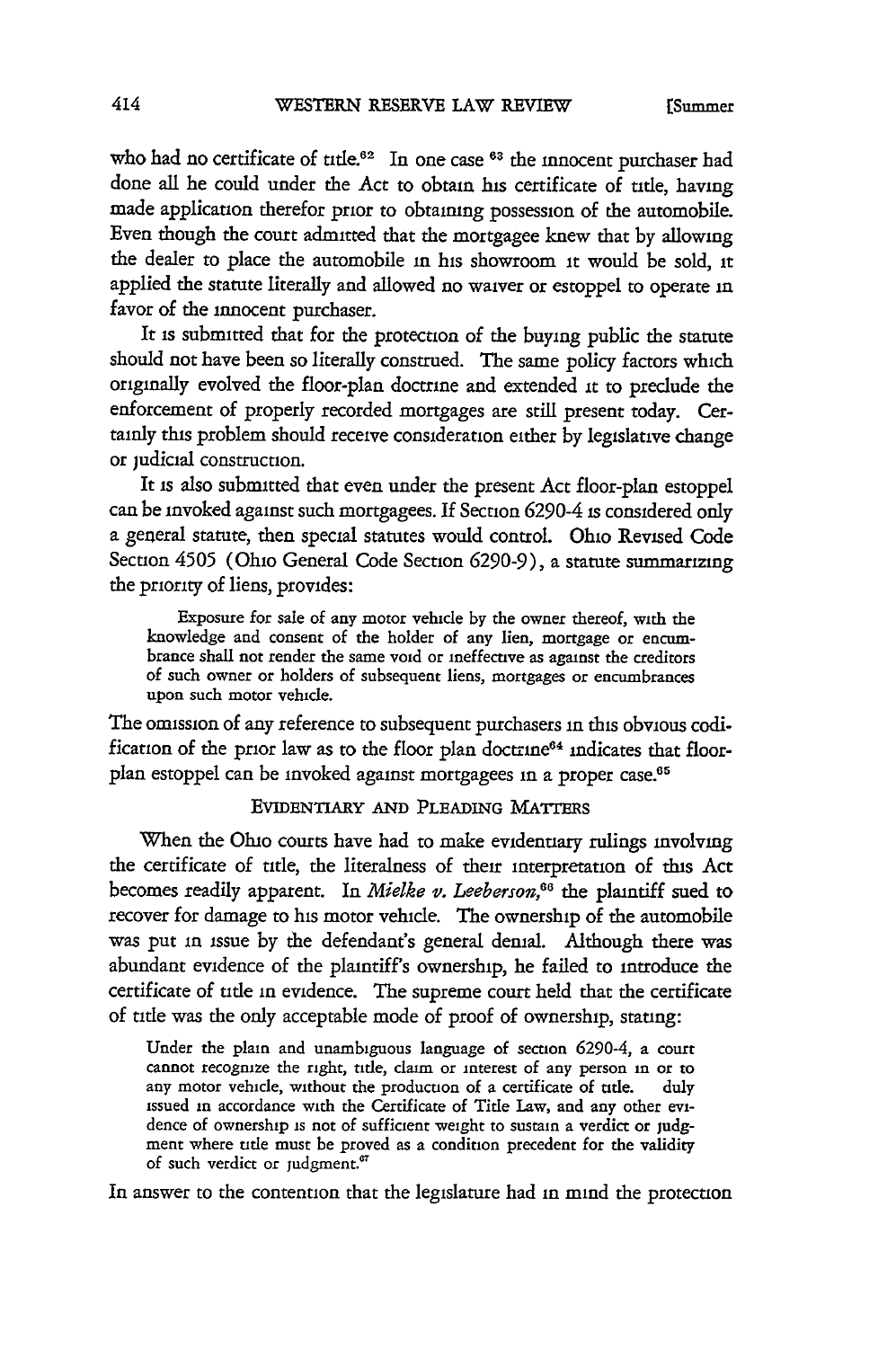of the real owner of an automobile from disposition of **it** to an innocent purchaser by a thief and did not intend that Section 6290-4 should be used in this type of case, the court said, "However, the language of Section 6290-4 General Code is not only sweeping but it is unrestricted and unlimited."<sup>68</sup>

It is submitted that, despite the "unrestricted and unlimited" language of the statute, the legislature did not intend it to apply to the facts of the *Mialke* case. The statute itself expressly states that a court is prohibited from recognizing, unless evidenced by a certificate of title, a right, tide, **daum** or interest" to any motor vehicle, *hereafter sold or disposed of or mortgaged or encumbered.*" (Emphasis supplied.) A suit for damages to a motor vehicle is certainly not a sale, a mortgage, an encumbrance or a disposition of the vehicle.

A similar analysis of the statute was made in *Petsmeyer v. Omar Co.69* The court of appeals held that the common law right of a bailee to sue for damages to the bailor's motor vehide did not depend on tie bailee's holding a certificate of title to the automobile. The court argued that the statute's reference to "right, title, claim or interest" did not include a bailee's right to bring suit because the bailee was not required to establish title to the auto in himself. Title was proved only as the basis of establishing the relation of bailor and bailee. The interest of the bailee-was merely a possessory one. Furthermore, the court stated that even if the right of the plaintiff was held to be an interest in the automobile within the meaning of the Act, it did not relate to any transaction included within the clause "hereafter sold or disposed of or mortgaged or encumbered."

A few appellate courts since the *Mielke* case have dealt with the use of waiver to prevent the defendant's raising of the issue of ownership on appeal. Waiver has been based upon the defendant's conauct at the trial, stipulations of the fact of ownership by the attorneys, or pleadings which do not contravene the plaintiffs allegations of ownership."0 While waiver is recognized, the results are in conflict because of the strictness or liberality of the courts in construing a stipulation or conduct as an admission of the

<sup>&#</sup>x27;Associates Invest. Co. v. Le Boutillier, **69** Ohio App. **62,** 42 N.E.2d 1011 (1941); Crawford Finance Co. v. Derby, **63** Ohio App. **50, 25** N.E.2d **306 (1939)**

<sup>&#</sup>x27;Crawford Finance Co. v. Derby, **63** Ohio App. **50, 25** N.E.2d **306** (1939).

<sup>&</sup>lt;sup>64</sup> It had been held prior to the act that subsequent mortgagees could not invoke floor-plan estoppel. See note *61, supra.*

**<sup>&#</sup>x27;** One author has indicated that one reason for the passage of the Act was to abolish floor-plan estoppel. Note, 5 OHIO ST. L.J. 422, 430 (1939). However, clearer language should be necessary to accomplish this purpose.

**<sup>&#</sup>x27; 150** Ohio St. 528, 83 N.E.2d **209** (1948).

*Id.,* Syllabus No. 1.

*Id.* at 534, 83 N.E.2d at 213.

<sup>95</sup> Ohio **App.** 37, 117 N.E.2d 184 (1952). T0

See Beyer v. Miller, **90** Ohio App. *66,* 103 N.E.2d 588 (1951); Clampitt v. Cleve-